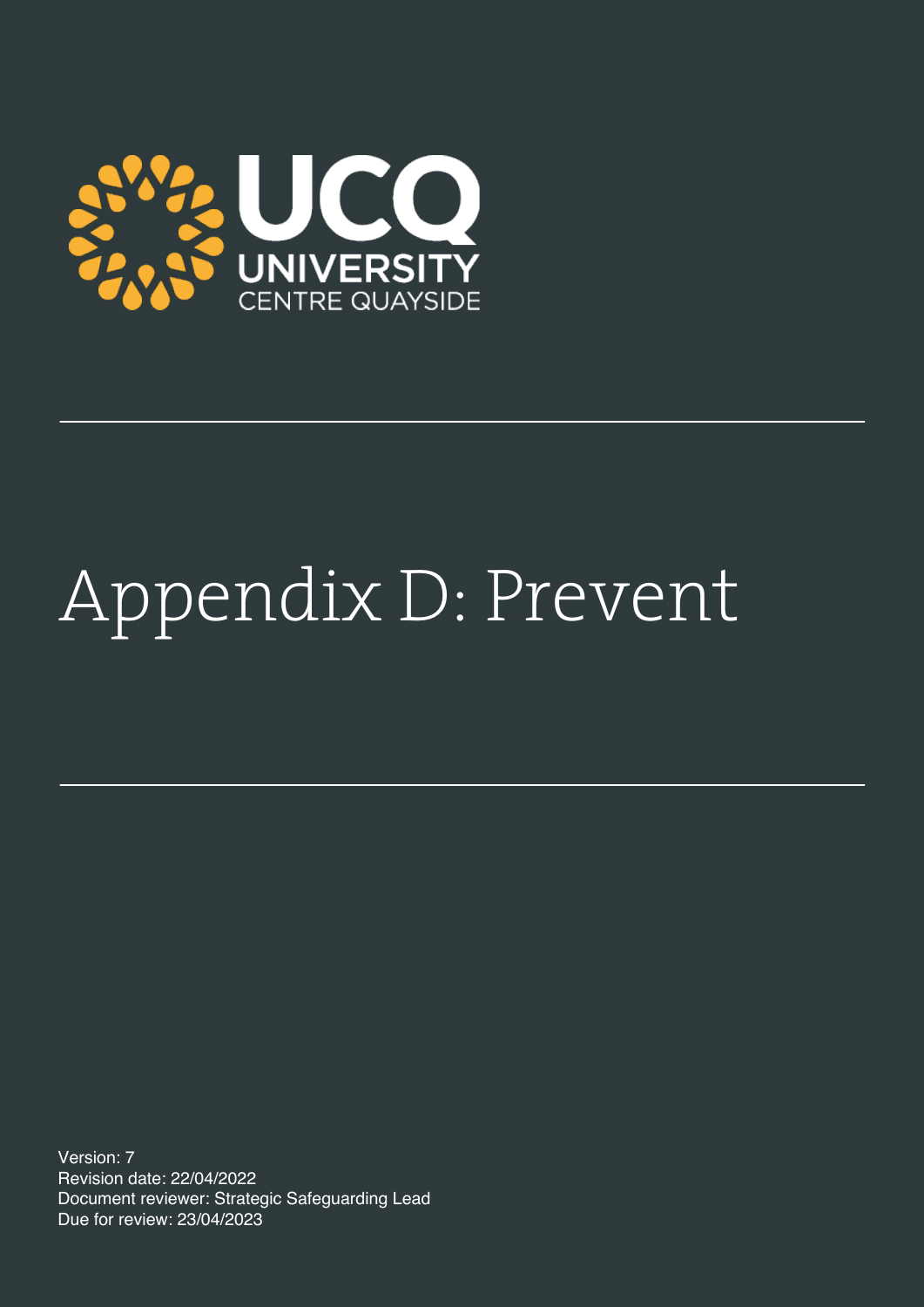

# Table of Contents

| 1.  |  |
|-----|--|
| 2.  |  |
| 3.  |  |
| 4.  |  |
| 5.  |  |
| 6.  |  |
| 7.  |  |
| 8.  |  |
| 9.  |  |
| 10. |  |
| 11  |  |
| 12  |  |
| 13  |  |
| 14  |  |
| 15  |  |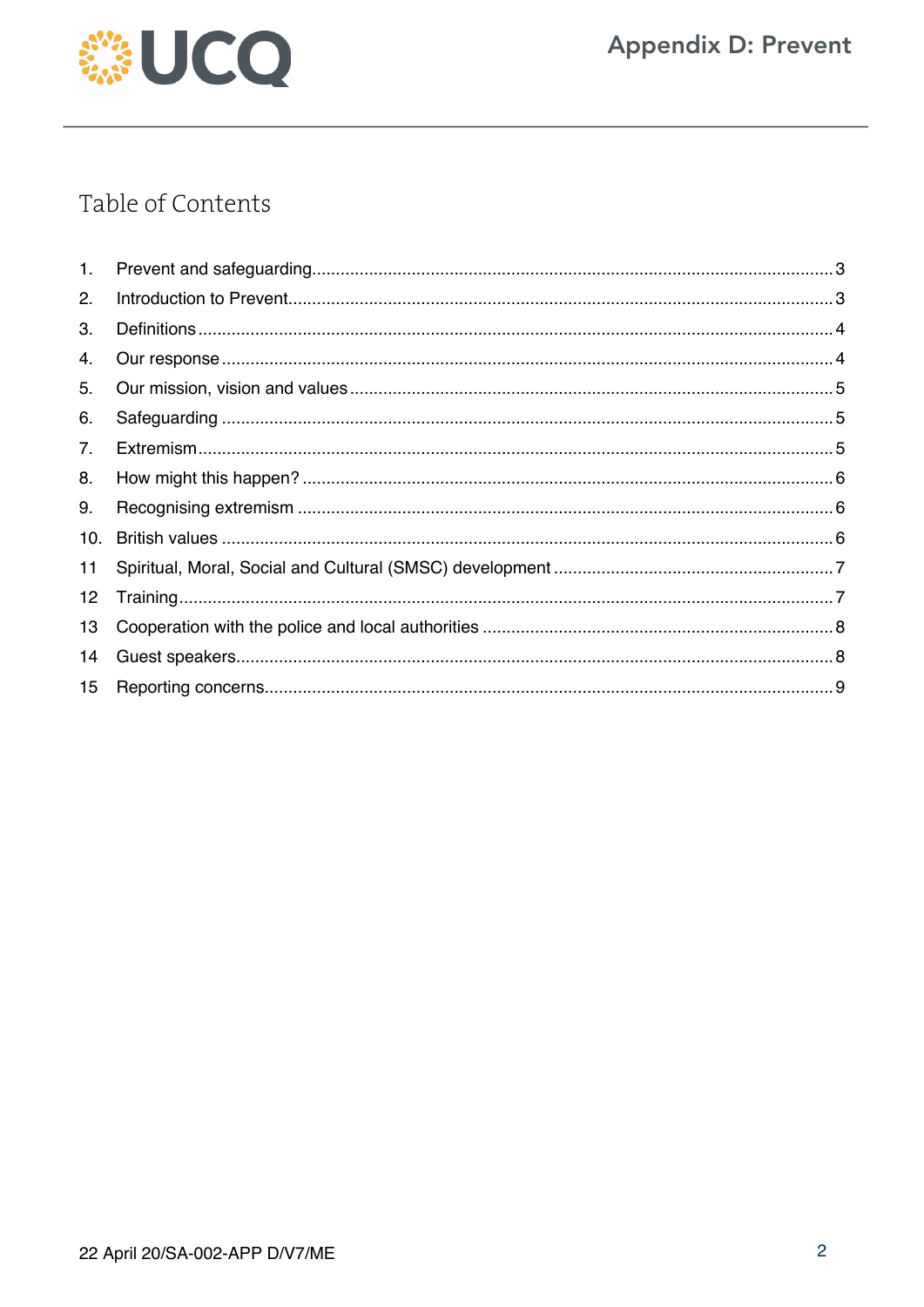

# 1. Prevent and safeguarding

- 1.1 The purpose of this appendix of the UCQ Safeguarding Policy is to provide a clear set of guidelines to staff regarding the actions they must take to contribute to UCQ's legal duty to have due regard to preventing people from being drawn into terrorism or extremism. This includes those immediate actions they must take if they become aware that a student or member of staff presents a threat to themselves and/or others. Safeguarding and Prevent policies, procedures, training and support can be found at https://ucq.ac.uk/safeguarding-andprevent/
- 1.2 This policy applies to all students and staff, including agency, visiting, associate and hourly paid, irrespective of anyone's position within the organisation, together with associates and any workers who are at the premises on a voluntary, placement or other professional basis.
- 1.3 This document should be utilised by academic staff to discuss safeguarding and the prevent duty with employers and students prior to and during a programme. This guidance applies to all activity undertaken by UCQ in pursuing its purpose as an educational institution whilst serving its students, community and wider stakeholder interests.
- 1.4 UCQ reviews its policies, procedures and other documentation regularly to update them and ensure that they are accessible and fair to all. All policies, procedures and other documentation are underpinned by UCQ's Equality and Diversity Policy.
- 1.5 UCQ welcomes feedback and suggestions from staff, students and employers on how policies and processes may be improved.
- 1.6 This Appendix should be read in conjunction with the UCQ Prevent Risk Assessment.
- 1.7 If you require this document in an alternative format and/or language, please contact: Michelle Elliott, 0191 275 5015 – michelle.elliott@ucq.ac.uk

## 2. Introduction to Prevent

- 2.1 Young people have a natural curiosity which is to be encouraged. However, as young people grow older different steps are needed to ensure their safety. The Government deems that the UK is currently at 'Severe' risk of international terrorism. Section 26 of the Counter-Terrorism and Security Act 2015 (the Act) places a duty on certain bodies, including further and higher education institutions, to have due regard to the need to prevent people from being drawn into terrorism. The duty means UCQ needs to demonstrate an awareness and understanding of the risk of radicalisation; both within UCQ and locally; and put appropriate measures in place. This includes:
	- 2.1.1 Establishing or using existing mechanisms for understanding the risk of radicalisation
	- 2.1.2 Ensuring staff understand the risk and building UCQ capability to deal with it
	- 2.1.3 Communicating and promoting the importance of the duty
	- 2.1.4 Ensuring staff implement the duty effectively
- 2.2 Prevent is an important aspect of the UK's counter-terrorism strategy and is aimed at stopping people becoming/supporting terrorists and violent extremism.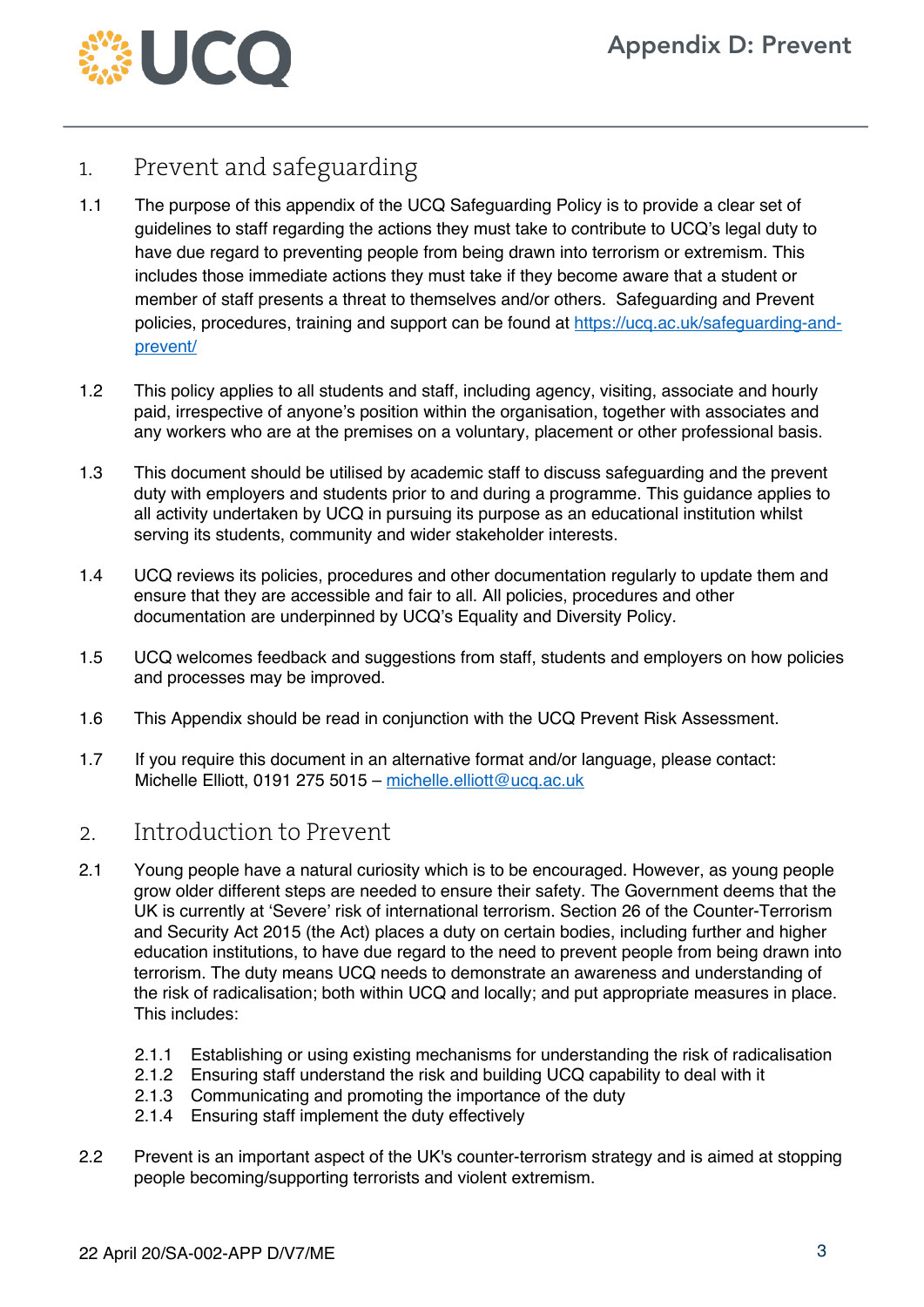

## 3. Definitions

3.1 The UK Government (2015) provide the following definitions:

**Channel**: A programme which focuses on providing support at an early stage to people who are identified as being vulnerable to being drawn into terrorism. The programme uses a multiagency approach to protect vulnerable people by:

- $\circ$  Identifying individuals at risk
- o Assessing the nature and extent of that risk
- $\circ$  Developing the most appropriate support plan for the individuals concerned

**Entryism:** Extremist individuals, groups and organisations consciously seeking to gain positions of influence to better enable them to promote extremist agendas

**Extremism:** Vocal or active opposition to fundamental British values, including calls for the death of members of the British armed forces, whether in this country or overseas.

#### **British Values:**

- o **Democracy:** your vote and voice counts
- o **The rule of law:** laws apply to everyone
- o **Individual liberty:** you are entitled to your view and to your freedom of expression and thought
- o **Mutual respect and tolerance for those with different faiths and beliefs**

**Ofsted:** Office for Standards in Education

#### **OfS: Office for Students**

**Radicalisation**: The process by which a person comes to support terrorism and forms of extremism, where an individual or group comes to adopt increasingly extreme political, social, or religious ideals which undermine expressions of freedom of choice. Radicalisation can be non-violent. However, if someone decides that using fear, terror or violence is justified to achieve ideological, political or social change, this is known as violent extremism.

## 4. Our response

4.1 The Academic Council is responsible for ensuring clarity of culture, mission and values in UCQ and is committed to ensuring UCQ's safeguarding (including Prevent) arrangements are developed with reference to the policies and procedures of the local authority, all relevant legislation and guidance, as well as good practice identified in the sector; including that shared by Ofsted and the Office for Students (OfS).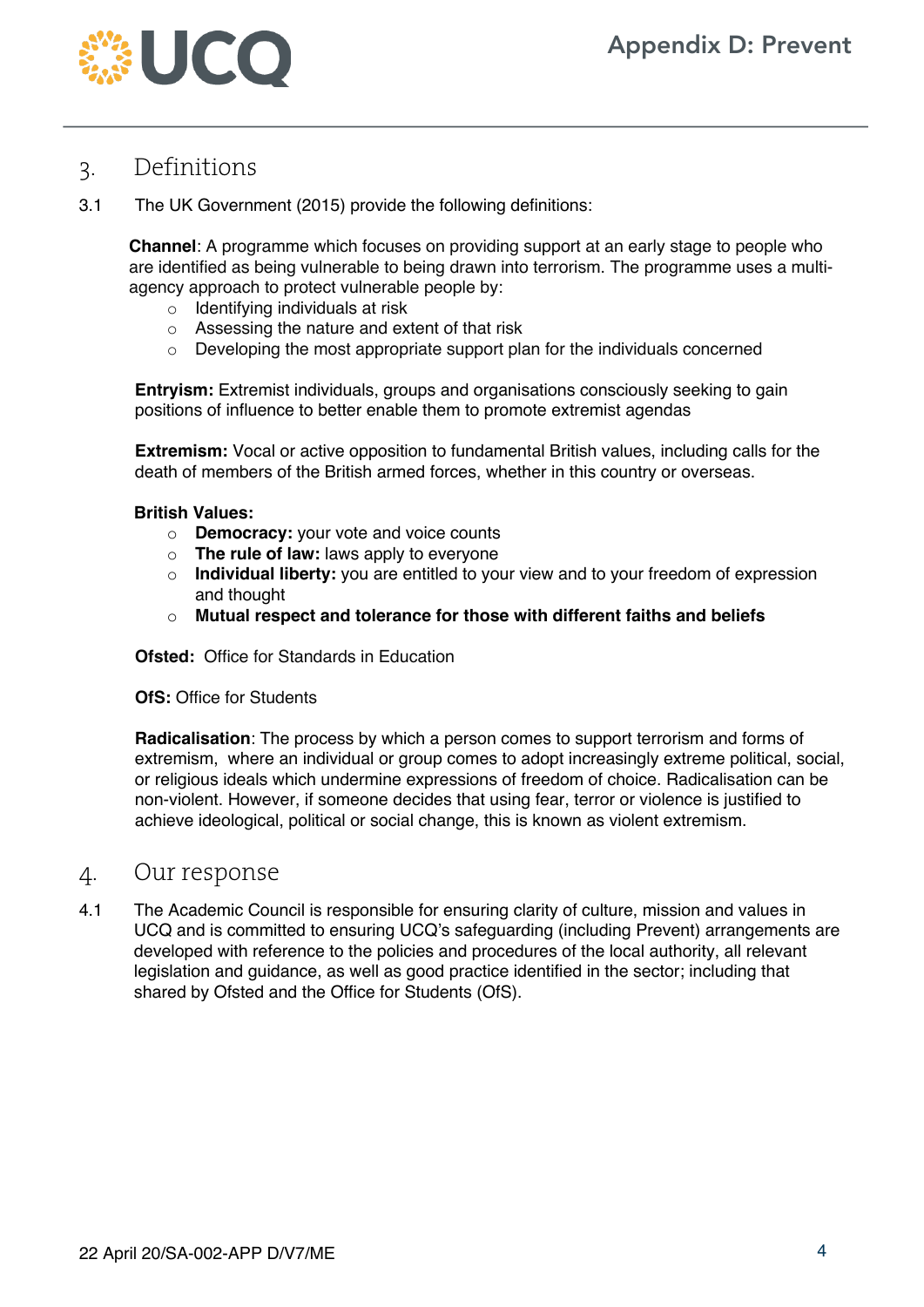

# 5. Our mission, vision and values

### **1.2 Mission**

5.1.1 Our mission is to enable all students, staff and organisations with whom we work to achieve their potential.

#### **5.2 Vision**

5.2.1 Our vision is to be a leading provider of further and higher education in England.

#### **5.3 Core Values**

- 5.3.1 The team at UCQ work by a set of core values. These values define the UCQ way of doing business and guide our decisions and interactions with students, employers, partners and other stakeholders. These values are:
	- 5.3.1.1. Actively engaged
	- 5.3.1.2 Being modest
	- 5.3.1.3 Integrity and candour
	- 5.3.1.4 Our people

# 6. Safeguarding

1.2 UCQ is committed to safeguarding and promoting the welfare of young people and adults at risk, and expects all staff, volunteers and students to share this commitment. Prevent is an integral element of UCQ's safeguarding ethos.

## 7. Extremism

- 7.1 Extremism is a vocal or active opposition to fundamental British values, including democracy, the rule of law, individual liberty and mutual respect and tolerance of different faiths and beliefs and includes the call for the death of members of the British armed forces, whether in this country or overseas.
- 7.2 Reasons someone may be drawn into extremism:
	- 7.2.1 searching for answers to questions about identity, faith and belonging
	- 7.2.2 driven by the desire for 'adventure' and excitement
	- 7.2.3 driven by a need to raise their self-esteem and promote their 'street cred'
	- 7.2.4 drawn to a group or individual who can offer identity, social network and support
	- 7.2.5 influenced by world events and a sense of grievance resulting in a need to make a difference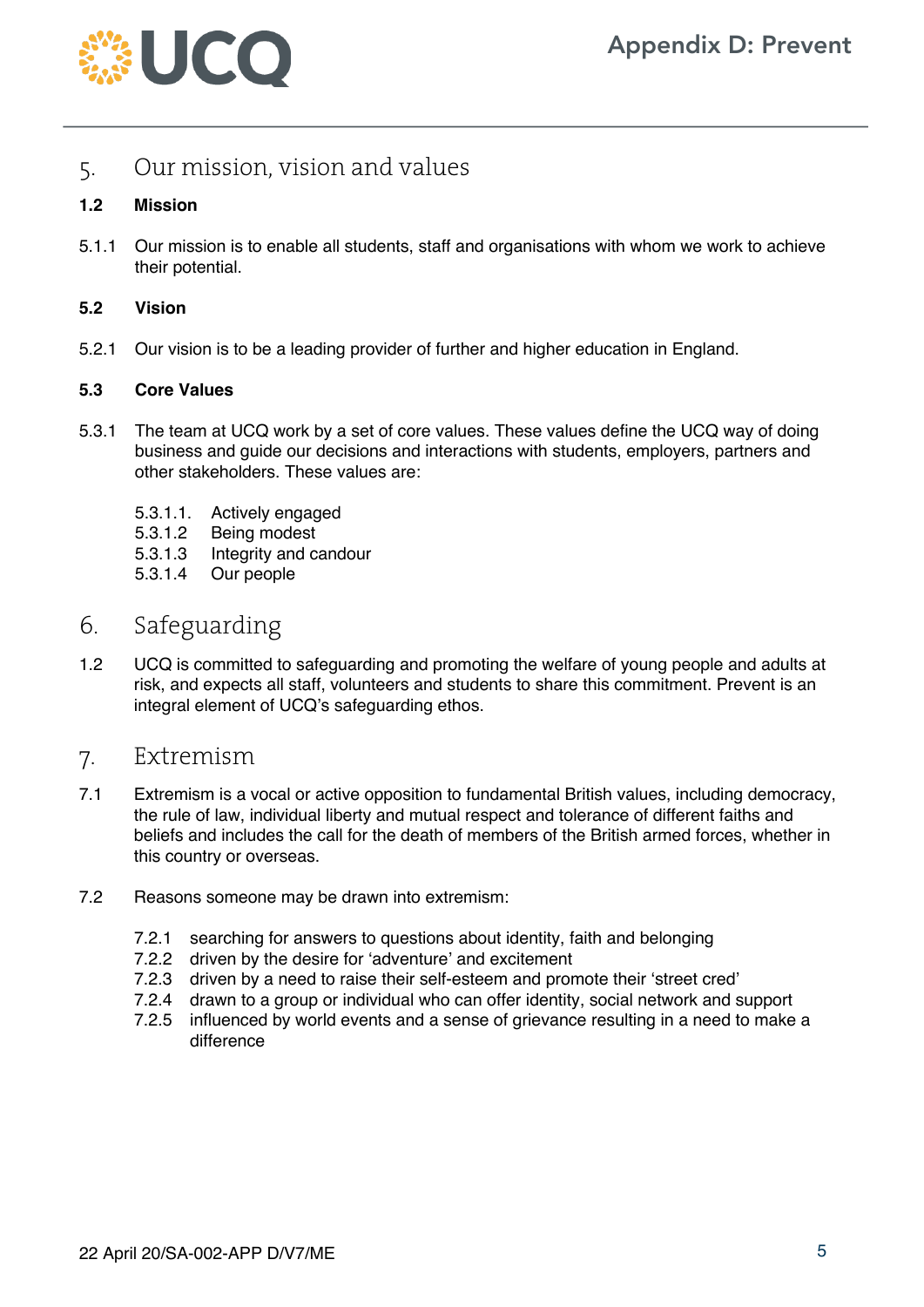

# 8. How might this happen?

## **8.1 Online**

8.1.1 The internet, social media, interactive gaming, online chatrooms and text messaging can be useful tools to reach out to young or vulnerable people to communicate extremist messages.

#### **1.2 Peer interaction**

8.2.1 People at risk may display extrovert behaviour, start getting into trouble at work, in class or on the streets and mixing with others who behave badly.

## 9. Recognising extremism

- 9.1 Some signs may include:
	- 9.1.1 out of character changes in dress, behaviour and peer relationships
	- 9.1.2 secretive or aggressive behaviour
	- 9.1.3 losing interest in friends and activities
	- 9.1.4 showing sympathy for extremist causes
	- 9.1.5 glorifying violence
	- 9.1.6 possessing illegal or extremist literature
	- 9.1.7 advocating messages similar to illegal organisations

## 10. British values

- 10.1 Education is about helping people understand how things work and how to challenge and change them for the better. British values won't be assumed because UCQ demands they are. They have to be arrived at through mutual exploration and understanding. These British values are:
	- 10.1.1 Democracy
	- 10.1.2 The rule of law
	- 10.1.3 Individual liberty
	- 10.1.4 Mutual respect for and tolerance of those with different faiths and beliefs and for those without faith
- 10.2 Through promotion of British values, students should have the following understanding and knowledge:
	- 10.2.1 an understanding of how citizens can influence decision-making through the democratic process
	- 10.2.2 an appreciation that living under the rule of law protects individual citizens and is essential for their wellbeing and safety
	- 10.2.3 an understanding that there is a separation of power between the executive and judiciary, and that while some public bodies such as the police and the army can be held to account through Parliament, others such as the courts maintain independence
	- 10.2.4 an understanding that the freedom to choose and hold other faiths and beliefs is protected in law
	- 10.2.5 an acceptance that other people having different faiths or beliefs to oneself (or having none) should be accepted and tolerated, and should not be the cause of prejudicial or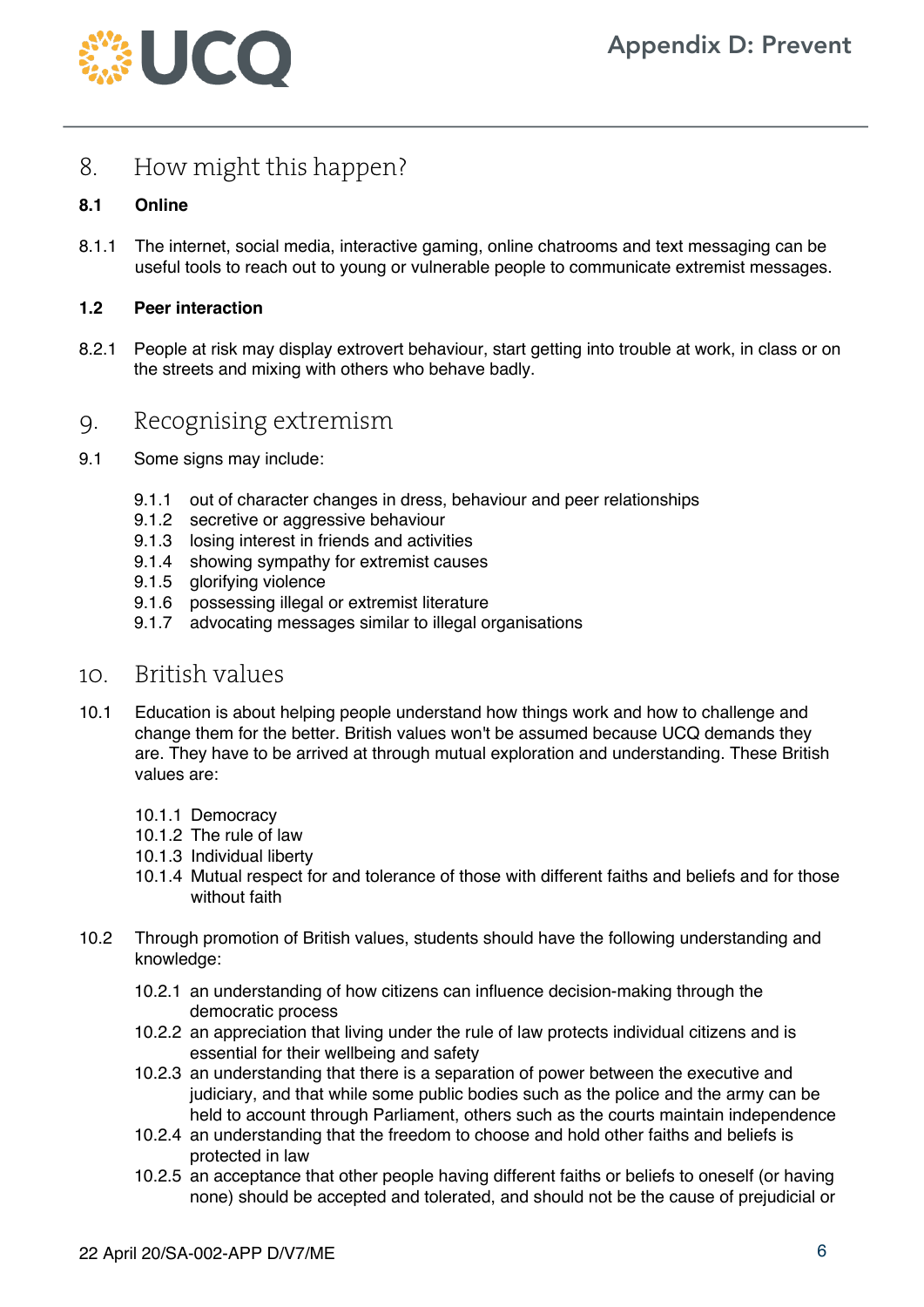

discriminatory behaviour

- 10.2.6 an understanding of the importance of identifying and combatting discrimination
- 10.3 UCQ staff may choose to promote British values through taking the following actions:
	- 10.3.1 include in suitable parts of the curriculum, as appropriate, material on the strengths, advantages and disadvantages of democracy, and how democracy and the law works in Britain, in contrast to other forms of government in other countries
	- 10.3.2 ensuring that pupils have a voice that is listened to, and demonstrate how democracy works by actively promoting democratic processes
	- 10.3.3 use opportunities such as general or local elections to hold mock elections to promote British values and provide students with the opportunity to argue and defend points of view
	- 10.3.4 use teaching resources from a wide variety of sources to help pupils understand a range of faiths
	- 10.3.5 consider the role of extra-curricular activities, including any run directly by students that promote fundamental British values

# 11 Spiritual, Moral, Social and Cultural (SMSC) development

- 11.1 British values are promoted through SMSC which:
	- 11.1.1 enable students to develop resilience, self-knowledge, self-esteem and self-confidence
	- 11.1.2 enable students to distinguish right from wrong and to respect the civil and criminal law of England
	- 11.1.3 encourages students to accept responsibility for their behaviour, show initiative, and to understand how they can contribute positively to the lives of those living and working in the locality of UCQ and to society more widely
	- 11.1.4 enable students to acquire a broad general knowledge of and respect for public institutions and services in England
	- 11.1.5 furthers tolerance and harmony between different cultural traditions by enabling students to acquire an appreciation of and respect for their own and other cultures
	- 11.1.6 encourages respect for other people
	- 11.1.7 encourages respect for democracy and support for participation in the democratic processes, including respect for the basis on which the law is made and applied in England

## 12 Training

12.1 UCQ has established a mandatory safeguarding training schedule that includes a safeguarding (including Prevent) induction and face to face annual updates. Staff must also complete external online Safeguarding and Prevent training every three years. Arrangements for staff training can be found in SA-002 – Appendix C.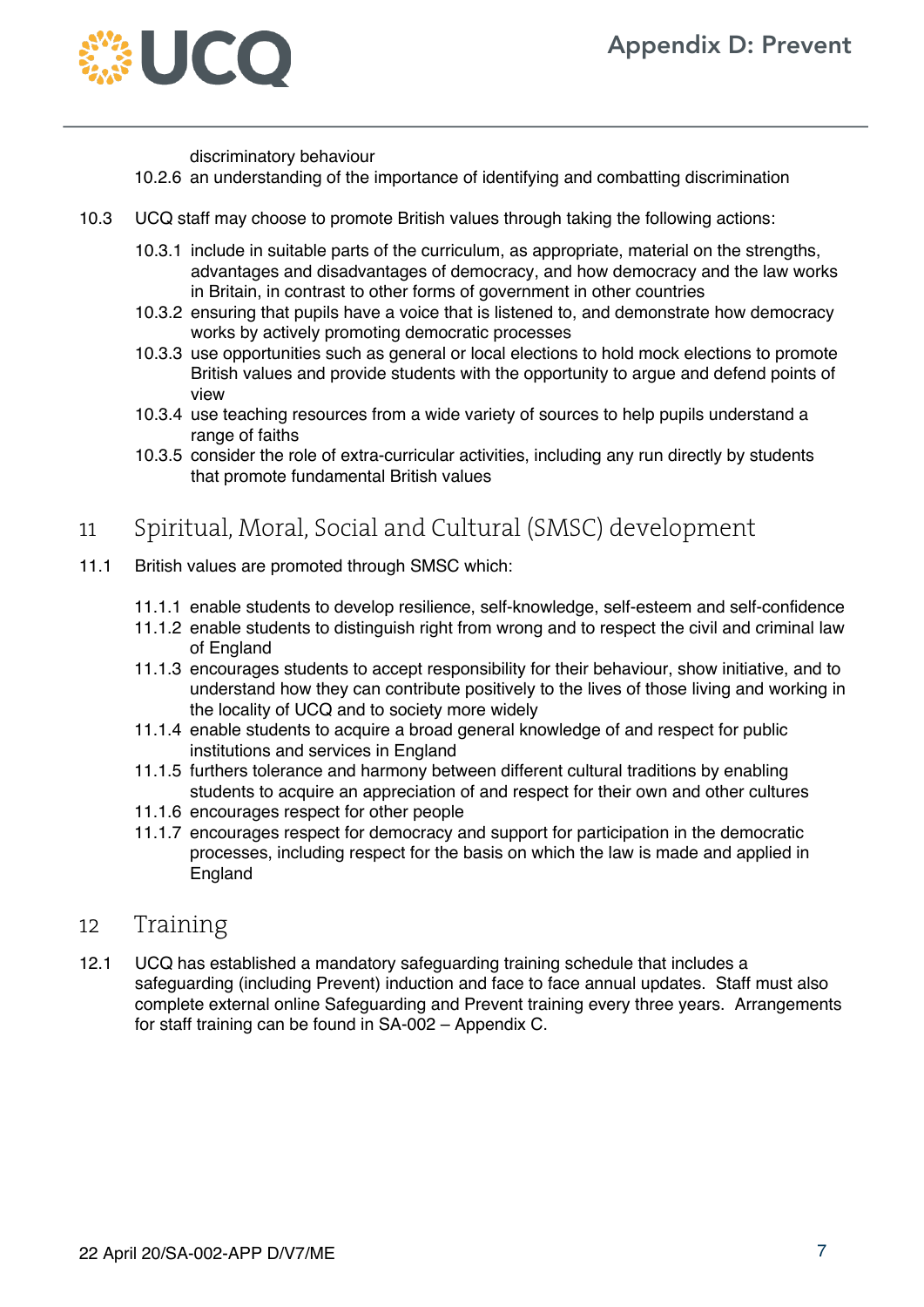

- 13 Cooperation with the police and local authorities
- 13.1 UCQ will cooperate with the police and external bodies wherever appropriate.

#### **13.2 Information sharing and referral**

- 13.2.1 There are robust processes in place for sharing information. Following a notice, check, share approach, all concerns and queries relating to radicalisation and terrorism must be urgently referred to the Safeguarding Designated Lead (DSL) as outlined in the Safeguarding Policy.
- 13.2.2 The DSL will refer cases, as appropriate, to Channel or the Police, using the appropriate referral channels, and may also share and receive information with/from other institutions and key partners.
- 13.2.3 If a member of staff identifies someone may already be engaged in illegal terroristrelated activity this must be referred to the DSL or, in their absence, the strategic safeguarding lead, so authorities can be informed and police can be immediately alerted, if necessary.

## 14 Guest speakers

- 14.1 Guest speakers can provide a greatly enhanced experience to students and can contribute significantly to the UCQ tutorial programme. Nevertheless, UCQ takes seriously its responsibility to balance the need to allow debate of controversial issues with the duty to prevent those promoting extremist views from influencing UCQ students.
- 14.2 All staff organising a guest speaker or event must follow SA-015 External Speaker and Events Policy and undertake an External Speaker Risk Assessment that includes an online search, using a range of search engines (not just Google) of publicly available information relating to both the speaker and the organisation they represent as appropriate. The risk assessment must be reviewed by the DSL for Safeguarding prior to approval/rejection.
- 14.3 Guest speakers who are deemed to have extremist views which pose a safeguarding risk should not be invited into UCQ. All guest speakers must sign in as a visitor and be accompanied by a member of staff at all times. Staff must interject or stop an event if they feel that the speaker is promoting extremist views or inequality in any form and the DSL must be immediately informed.